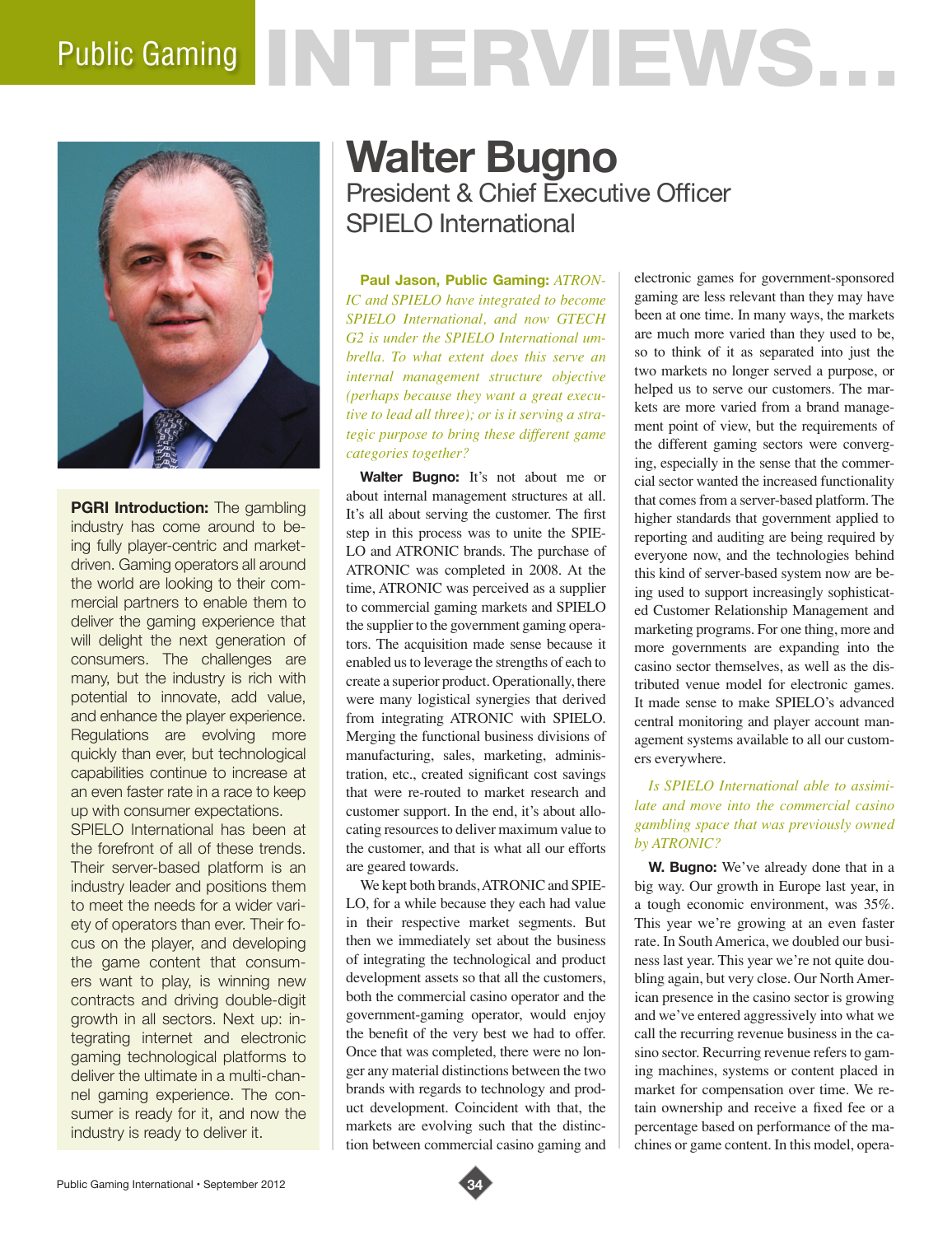tors appreciate not having to outlay a lot of capital upfront while reaping the benefits of the product's or game's performance.

So we are starting to see the fruits of our focus on developing great content, because that's what drives the business. It is all about giving the players the games they want to play.

There is a convergence of product between the two sectors as well. About 78% of our product is common to both the casino gaming market and the VLT market. A lot of the games that we developed either for the casino sector or for the VLT sector can now be ported across each sector with some minor changes. Play styles and motivations are converging. All of this has led us to change our focus from traditional distinctions between casino and VLTs, with a greater emphasis on building an intimate understanding of what players want, and delivering content and products based on that.

# *Why put G2, the internet gaming division, under the SPIELO International umbrella?*

**W. Bugno:** The decision to bring GTECH G2 into the SPIELO International division was driven by how we interpret the opportunities and the needs in the marketplace, and how we think we can leverage some of the great assets that we have across our three different business units to better serve our customer. Keep in mind that ours is a B2B business. Our customer is the operator, not the consumer. Our ability to serve the operator is greatly enhanced by being able to integrate electronic games and internet gaming. And the need to do that is being driven by the consumer.

The consumer is now interacting with gaming operators on many different levels, in many different venues and media. Operators need to be where the consumer is, and so are moving into all varieties of venues and media. Operators depend on their commercial partners to support their efforts to deliver value to the consumer, and that means having their games available wherever the players want to play. That includes the internet, casinos, and distributed gaming venues. That's why integrating our GTECH G2 internet gaming assets with the electronic gaming assets of SPIELO International is the logical way to support our customers' needs.

We are finding that it is not just about efficiency and cost savings that yield more funds for market research, customer support, and product development. It is also about integrating the products and services together to deliver a better player experience. As we channeled more investment into market research to better understand the players, we began to discover more and more ways to innovate with our products and improve the player experience. That resulted in more funding for R & D so that we could build the next generation products and keep our customers ahead of the curve.

#### *You're winning new contracts every month, so the strategy appears to be working.*

**W. Bugno:** Absolutely. Combining GTECH G2 interactive with the land-based electronic games business is yielding tremendous synergies for our customers and resulting in quite interesting improvements to the consumer experience and the ability of the operator to turn an anonymous segment of electronic games players into a loyal and connected customer base. We are finding that this convergence of channels is yielding huge benefits to both consumer and operator. The consumer wants access to the games through all different media. Meeting that demand is opening up whole new vistas for the operator. Operators are accessing new consumer segments that may have preferred one or the other channel. And the multiple channel approach is creating a more connected base of loyal, repeat customers.

*Bringing the different asset groups under the SPIELO International umbrella is about much more than providing the operator with a one-stop turn-key solution. I would think the convergence of channels needs to be integrated, both logistically from the operator side, and also from the player-experience side.*

**W. Bugno:** It is much more cost-effective for the operator to depend on their current commercial partner to provide the technologies and solutions that integrate the various channels operationally. The new frontier for gaming operators is to build platforms that fully integrate i-gaming with electronic games. By designing the user interface and protocols for ease of use and easy migration from one channel to another, it greatly enhances the entire player experience. And it enables us to deliver greater value to the operator, because the content that we develop for one channel can be implemented across all channels. It is all about delivering great games to the consumer and making them as accessible as possible. We are simply pooling our capabilities and resources to create and deliver great content to the player. And yes, the benefits of this are being recognized by the operators in the marketplace all around the world.

*The government gaming sector has higher standards of performance than the commercial casino sector. How has SPIELO International's focus on serving the government gaming sector influenced its product development and capabilities?*

**W. Bugno:** I would clarify that statement to say that while the government requires higher standards of reporting and responsible gaming and other aspects of operational control, the industry has very high quality standards across all sectors. The distributed gaming markets are an example of how our experience in government gaming has prepared SPIELO International for the most progressive new installations. The casino industry has been talking for years about server-based gaming, with a central server to support an entire casino floor. We have a server-based system that supports an entire country: Italy. SPIELO International is the industry leader when it comes to severbased platforms to support a system where a small number of units are installed in a large number of facilities over a big geographical region. And that is because we have been fine-tuning that technology for many years in the course of serving the government gaming markets.

Just as importantly, though, is that our game content and casino products are now also top tier. We have casino installations throughout the U.S. and Canada, such as Nevada, New Jersey, California, Pennsylvania, Maryland, Rhode Island, New York, Delaware, Ontario and Alberta, as well as in all major international casino markets throughout Europe, Latin America and Africa, and we continue to grow.

An example of where the transference of higher standards has flowed in the other direction is Player Loyalty and Rewards programs. The commercial casino sector was, and is, far ahead of the government gaming sector in their approach to Customer Relationship Management (CRM). CRM is now becoming an important theme in the public gaming sector. Responsible gaming and more rigorous reporting and auditing are being adopted in the casinos sector, and a more player-focused approach to building a loyal customer base is being adopted by the government-gaming sector. This transference of themes across the sectors will not result in one big homogenous marketplace, but actually an even wider variety of smaller differentiators that represent the priorities of each jurisdiction and market. Everyone everywhere will have access to